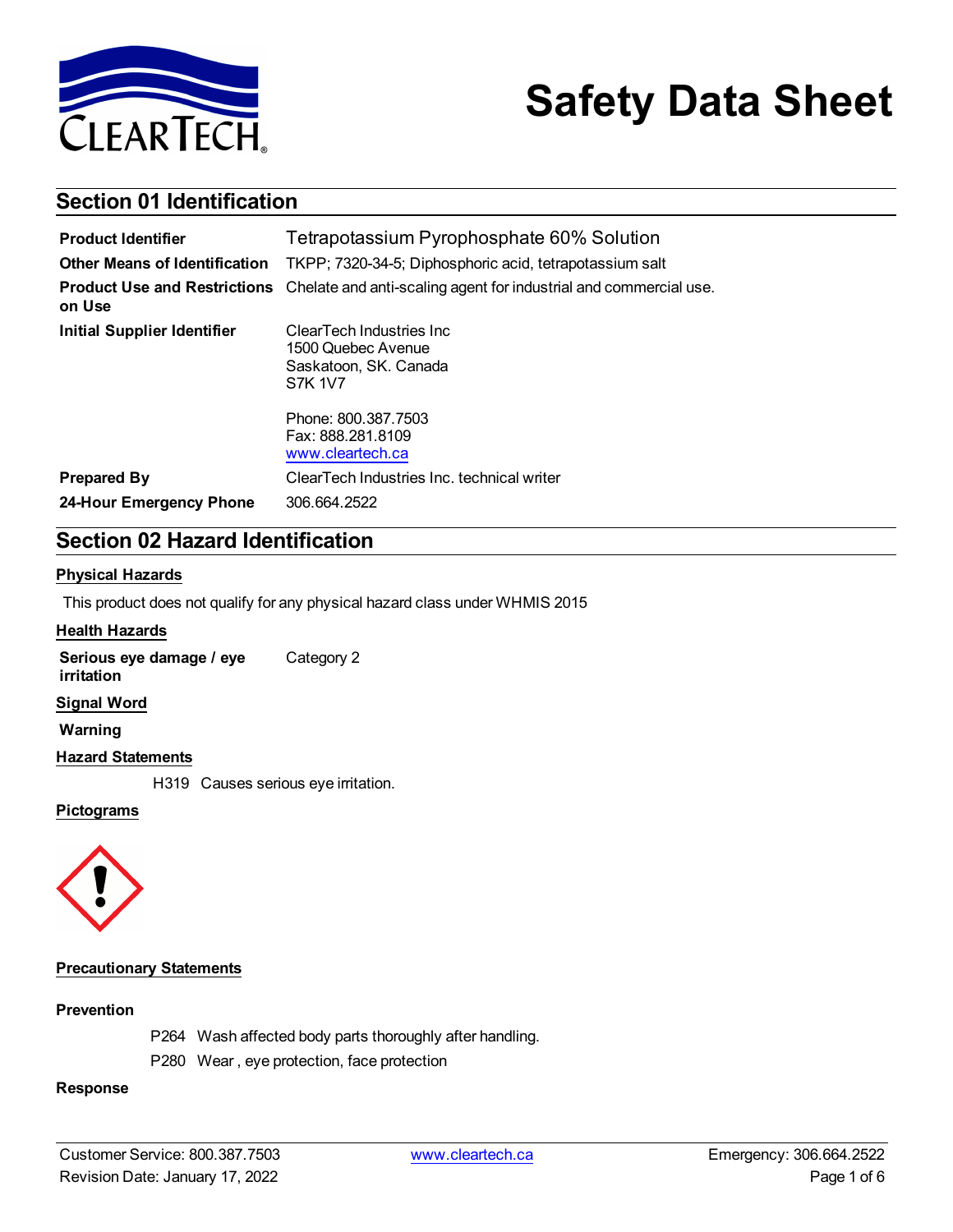P305 P351 P338 IF IN EYES: Rinse cautiously with water for several minutes. Remove contact lenses, if present P337 P313 and easy to do. Continue rinsing. If eye irritation persists: Get medical advice or attention.

#### **Hazards Not Otherwise Classified**

Not available

#### **Supplemental Information**

Not available

### **Section 03 Composition / Information on Ingredients**

#### **Hazardous Ingredients:**

| <b>Chemical name</b>                   | Common name(s) | <b>CAS</b> number | Concentration (w/w%) |
|----------------------------------------|----------------|-------------------|----------------------|
| Diphosphoric acid, tetrapotassium salt | TKPP           | 7320-34-5         | 58-62%               |

### **Section 04 First-Aid Measures**

#### **Description of necessary first-aid measures**

| Inhalation             | Get medical advice / attention if you feel unwell or are concerned.                                                                                                                                                                                                                                                                                                                                                     |
|------------------------|-------------------------------------------------------------------------------------------------------------------------------------------------------------------------------------------------------------------------------------------------------------------------------------------------------------------------------------------------------------------------------------------------------------------------|
| Ingestion              | Get medical advice / attention if you feel unwell or are concerned.                                                                                                                                                                                                                                                                                                                                                     |
| <b>Skin</b><br>contact | Rinse skin with lukewarm, gently flowing water / shower for 5 minutes or until product is removed. If skin<br>irritation occurs or if you feel unwell: Get medical advice / attention.                                                                                                                                                                                                                                  |
| Eye<br>contact         | Remove source of exposure or move person to fresh air. Rinse eyes cautiously with lukewarm, gently flowing<br>water for several minutes, while holding the eyelids open. Remove contact lenses, if present and easy to do.<br>Continue rinsing for 15 to 20 minutes. Take care not to rinse contaminated water into the unaffected eye or onto<br>the face. If eye irritation persists: Get medical advice / attention. |

#### **Most important symptoms and effects, both acute and delayed**

| <b>Inhalation</b>   | May cause respiratory irritation.                                                            |
|---------------------|----------------------------------------------------------------------------------------------|
| Ingestion           | May cause discomfort or nausea.                                                              |
| <b>Skin contact</b> | Not available                                                                                |
| Eye contact         | Causes serious eye irritation.                                                               |
|                     | <b>Further information</b> For further information see Section 11 Toxicological Information. |

### **Section 05 Fire Fighting Measures**

|                                                   | <b>Suitable extinguishing media</b> Extinguish fire using extinguishing agents suitable for the surrounding fire. |
|---------------------------------------------------|-------------------------------------------------------------------------------------------------------------------|
| Unsuitable extinguishing<br>media                 | Water jets are not recommended in fires involving chemicals.                                                      |
| the chemical                                      | Specific hazards arising from In the event of a fire oxides of phosphorous may be released.                       |
| Special protective equipment<br>for fire-fighters | Wear NIOSH-approved self-contained breathing apparatus and chemical-protective<br>clothing.                       |

### **Section 06 Accidental Release Measures**

| <b>Personal Precautions /</b> | Wear appropriate personal protective equipment (See Section 08 Exposure Controls and |
|-------------------------------|--------------------------------------------------------------------------------------|
| <b>Protective Equipment /</b> | Personal Protection). Stay upwind, ventilate area.                                   |
| <b>Emergency Procedures</b>   |                                                                                      |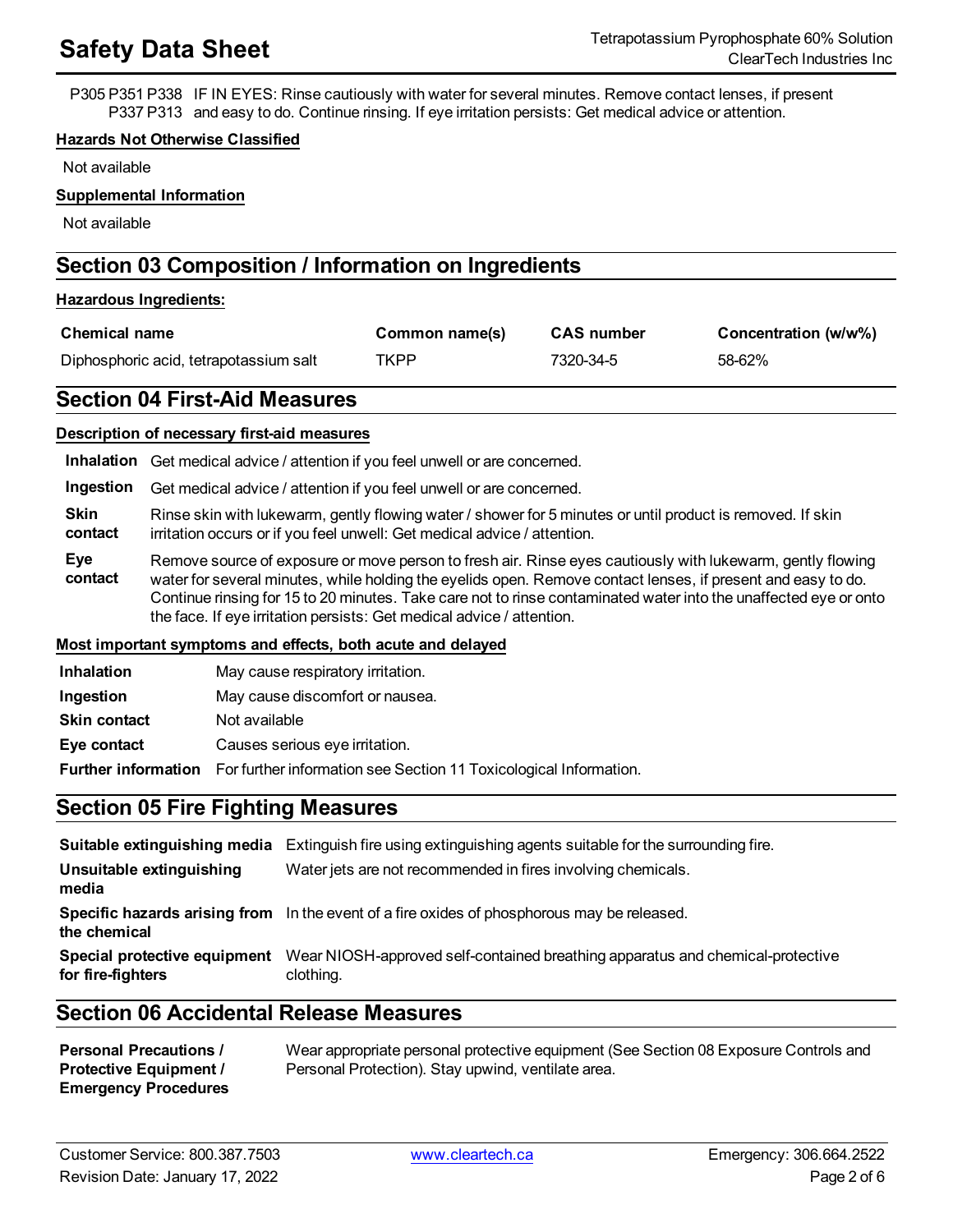| <b>Environmental Precautions</b>                                          | Prevent material from entering waterways, sewers or confined spaces. Notify local health<br>and wildlife officials. Notify operators of nearby water intakes.                                                                                                                                                                                   |
|---------------------------------------------------------------------------|-------------------------------------------------------------------------------------------------------------------------------------------------------------------------------------------------------------------------------------------------------------------------------------------------------------------------------------------------|
| <b>Methods and Materials for</b><br><b>Containment and Cleaning</b><br>Up | SMALL SPILLS: Stop or reduce leak if safe to do so. Clean up spill with non-reactive<br>absorbent and place in suitable, covered, labeled containers. Flush area with water.<br>Contaminated absorbent material may pose the same hazards as the spilled product.<br>LARGE SPILLS: Contact fire and emergency services and supplier for advice. |

### **Section 07 Handling and Storage**

|                                    | <b>Precautions for Safe Handling</b> Use proper equipment for lifting and transporting all containers. Use sensible industrial<br>hygiene and housekeeping practices. Wash thoroughly after handling. Avoid all situations<br>that could lead to harmful exposure.<br>Inspect containers for damage or leaks before handling. If the original label is damaged or<br>missing replace with a workplace label. Have suitable emergency equipment for fires, spills<br>and leaks readily available. |
|------------------------------------|--------------------------------------------------------------------------------------------------------------------------------------------------------------------------------------------------------------------------------------------------------------------------------------------------------------------------------------------------------------------------------------------------------------------------------------------------------------------------------------------------|
| <b>Conditions for Safe Storage</b> | Store in a cool, dry, well-ventilated area, away from heat sources and incompatible<br>materials. Always store in original labeled container. Keep containers tightly closed when<br>not in use and when empty. Empty containers may contain hazardous residues. Protect<br>label and keep it visible.                                                                                                                                                                                           |
| <b>Incompatibilities</b>           | Acids, such as sulphuric, nitric, hydrochloric, phosphoric, flurosilicic (HFSA), sulphonic,<br>acetic, citric, oxalic, and formic.                                                                                                                                                                                                                                                                                                                                                               |

## **Section 08 Exposure Controls and Personal Protection**

#### **Exposure limits**

There are no known exposure limits for this product.

#### **Engineering controls**

| <b>Ventilation Requirements</b> | Mechanical ventilation (dilution or local exhaust), process or personnel enclosure and<br>control of process conditions should be provided in accordance with all fire codes and<br>regulatory requirements. Supply sufficient replacement air to make up for air removed by<br>exhaust systems. |
|---------------------------------|--------------------------------------------------------------------------------------------------------------------------------------------------------------------------------------------------------------------------------------------------------------------------------------------------|
| <b>Other</b>                    | An eye wash bottle or eye wash station should be available, tested, and be in close<br>proximity to the product being handled in accordance with provincial regulations.                                                                                                                         |

#### **Protective equipment**

The following are recommendations only. It is the responsibility of the employer / user to conduct a hazard assessment of the process in which this product being used and determine the proper engineering controls and PPE for their process. Additional regulatory and safety information should be sought from local authorities and, if needed, a professional industrial hygienist.

| Eye and face protection       | Where there is potential eye or face exposure, tightly fitting chemical goggles are<br>recommended. Contact lenses are not recommended; they may contribute to severe eye<br>injury. |
|-------------------------------|--------------------------------------------------------------------------------------------------------------------------------------------------------------------------------------|
| Hand and body protection      | Where handling this product it is recommended that skin contact is avoided.                                                                                                          |
| <b>Respiratory protection</b> | In case of insufficient ventilation wear suitable respiratory equipment.                                                                                                             |
| <b>Thermal hazards</b>        | Not available                                                                                                                                                                        |

### **Section 09 Physical and Chemical Properties**

#### **Appearance**

**Physical state** Liquid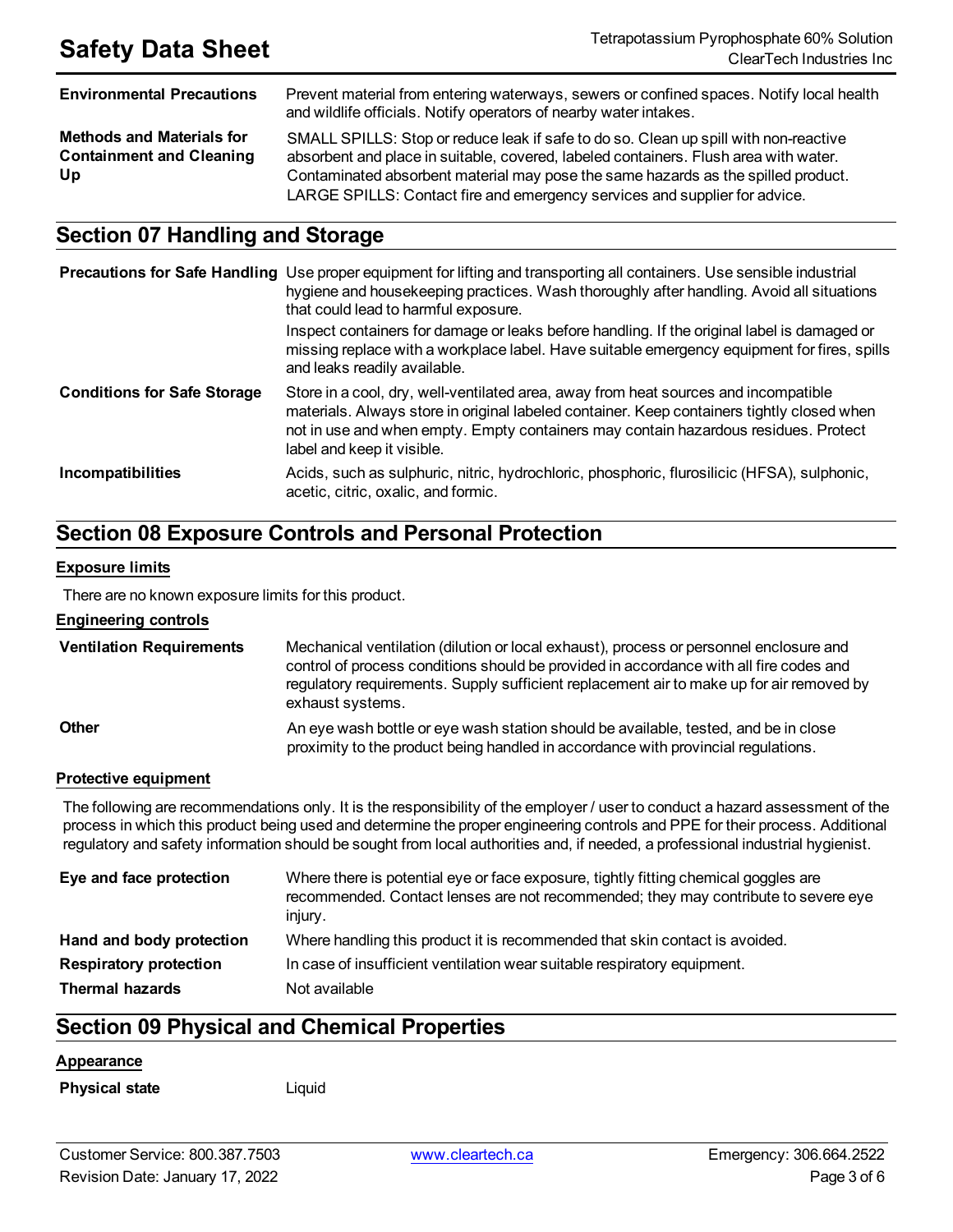| Colour                                     | Clear, colourless    |
|--------------------------------------------|----------------------|
| Odour                                      | Not available        |
| <b>Odour threshold</b>                     | Not available        |
| <b>Property</b>                            |                      |
| pH                                         | 10-10.8 @ 1%         |
| Melting point / freezing point             | < 0 °C               |
| Initial boiling point and<br>boiling range | 110 °C               |
| <b>Flash point</b>                         | Does not flash       |
| <b>Evaporation rate</b>                    | Not available        |
| <b>Flammability</b>                        | Not applicable       |
| Upper flammable limit                      | Not available        |
| Lower flammable limit                      | Not available        |
| Vapour pressure                            | Not available        |
| Vapour density                             | Not available        |
| <b>Relative density</b>                    | Not applicable       |
| <b>Solubility</b>                          | Soluble in water     |
| Partition coefficient: n-<br>octanol/water | Not available        |
| Auto-ignition temperature                  | Not available        |
| <b>Decomposition temperature</b>           | Not available        |
| <b>Viscosity</b>                           | Not available        |
| <b>Specific gravity</b>                    | 1.7-1.8 g/mL @ 20 °C |
| <b>Particle characteristics</b>            | Not applicable       |
| <b>Formula</b>                             | $K_4P_2O_7$          |
| Molecular weight                           | 330.34 g/mol         |

## **Section 10 Stability and Reactivity**

| Reactivity                                   | Not available                                                                                                                      |
|----------------------------------------------|------------------------------------------------------------------------------------------------------------------------------------|
| <b>Stability</b>                             | This product is stable if stored according to the recommendations in Section 07.                                                   |
| <b>Possibility of hazardous</b><br>reactions | Hazardous polymerization is not known to occur.                                                                                    |
| <b>Conditions to avoid</b>                   | Avoid contact with incompatible materials.                                                                                         |
| Incompatible materials                       | Acids, such as sulphuric, nitric, hydrochloric, phosphoric, flurosilicic (HFSA), sulphonic,<br>acetic, citric, oxalic, and formic. |
| <b>Hazardous decomposition</b><br>products   | Thermal decomposition may produce oxides of phosphorous.                                                                           |

### **Section 11 Toxicological Information**

#### **Acute Toxicity (LD50 / LC50 values)**

| Component   | Route  | <b>Species</b> | Value             | <b>Exposure time</b> |
|-------------|--------|----------------|-------------------|----------------------|
| <b>TKPP</b> | Oral   | Rat            | $>2,000$ mg/kg bw |                      |
|             | Dermal | Rat            | $>2,000$ mg/kg bw |                      |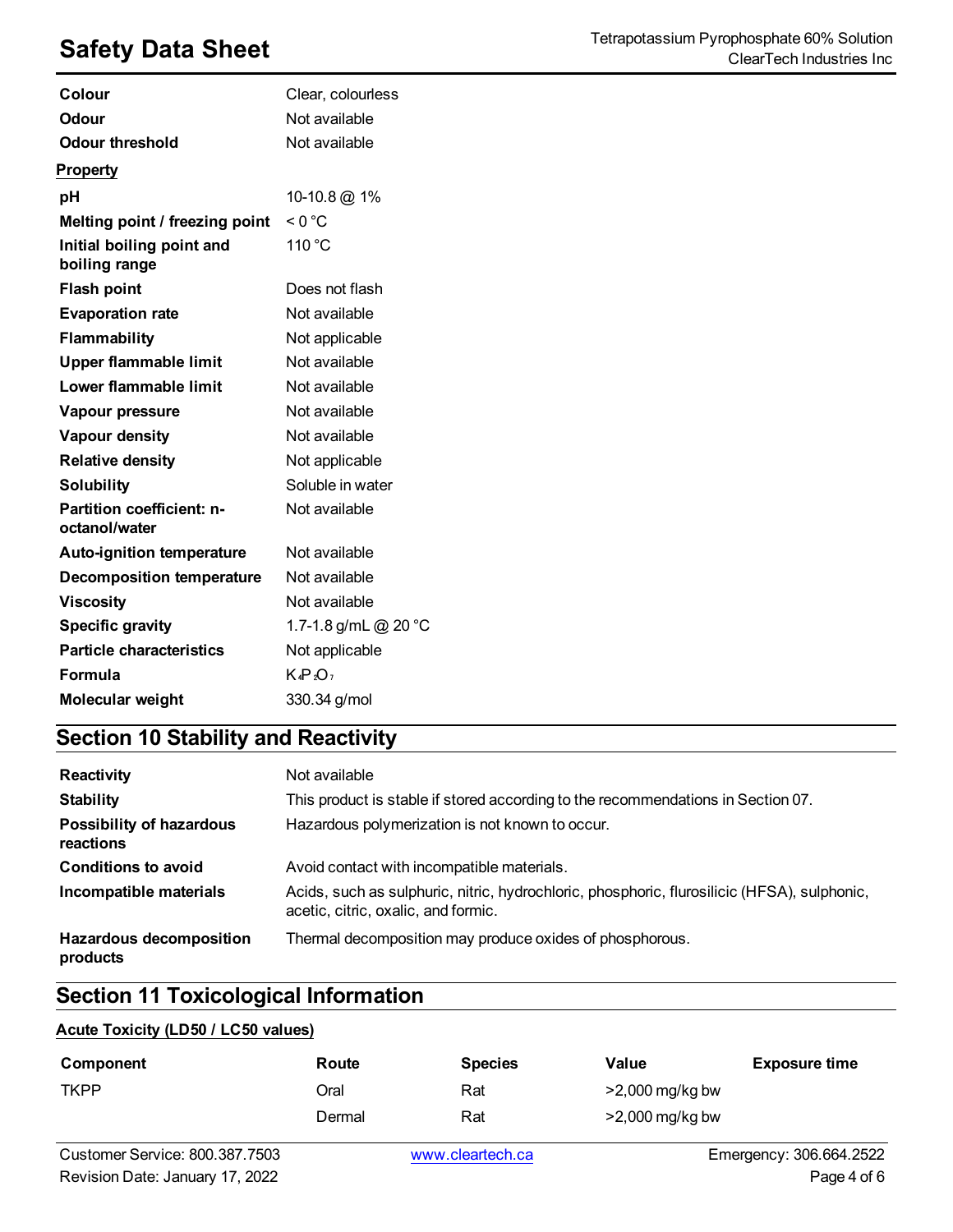#### **Toxic Health Effect Summary**

| Chemical<br>characteristics     | No known effects                                                                                           |
|---------------------------------|------------------------------------------------------------------------------------------------------------|
| <b>Skin</b>                     | Not available                                                                                              |
| Ingestion                       | May cause discomfort or nausea.                                                                            |
| <b>Inhalation</b>               | May cause respiratory irritation.                                                                          |
| Eye contact                     | Causes serious eye irritation.                                                                             |
| <b>Sensitization</b>            | This product and its components at their listed concentration have no known sensitizing effects.           |
| <b>Mutagenicity</b>             | This product and its components at their listed concentration have no known mutagenic effects.             |
| Carcinogenicity                 | This product and its components at their listed concentration have no known carcinogenic effects.          |
| Reproductive<br>toxicity        | This product and its components at their listed concentration have no known reproductive effects.          |
| Specific organ<br>toxicity      | This product and its components at their listed concentration have no known effects on specific<br>organs. |
| <b>Aspiration hazard</b>        | Not available                                                                                              |
| <b>Synergistic</b><br>materials | Not available                                                                                              |

## **Section 12 Ecological Information**

#### **Ecotoxicity**

| Component               | <b>Type</b>                                                                                            | <b>Species</b>           | Value              | <b>Exposure Time</b> |
|-------------------------|--------------------------------------------------------------------------------------------------------|--------------------------|--------------------|----------------------|
| <b>TKPP</b>             | <b>LC50</b>                                                                                            | Fish                     | 100 mg/L           | 96 hours             |
|                         | <b>EC50</b>                                                                                            | Aquatic<br>invertabrates | 100 mg/L           | 48 hours             |
|                         | EC <sub>10</sub>                                                                                       | Algea                    | $100 \text{ mg/L}$ | 72 hours             |
| <b>Biodegradability</b> | The domestic substance list categorizes TKPP as persistent.                                            |                          |                    |                      |
| <b>Bioaccumulation</b>  | The domestic substance list categorizes TKPP as non-bioaccumulative.                                   |                          |                    |                      |
| <b>Mobility</b>         | This product is water soluble, is not predicted to adsorb to soil and may contaminate ground<br>water. |                          |                    |                      |
| Other adverse effects   | Not available                                                                                          |                          |                    |                      |

## **Section 13 Disposal Considerations**

| <b>Waste From Residues /</b>  | Dispose in accordance with all federal, provincial, and local regulations including the                                                                                     |
|-------------------------------|-----------------------------------------------------------------------------------------------------------------------------------------------------------------------------|
| <b>Unused Products</b>        | Canadian Environmental Protection Act.                                                                                                                                      |
| <b>Contaminated Packaging</b> | Do not remove label, follow label warnings even after the container is empty. Empty<br>containers should be recycled or disposed of at an approved waste handling facility. |

## **Section 14 Transport Information**

| UN number                                  | Not available |
|--------------------------------------------|---------------|
| UN proper shipping name<br>and description | Not available |
| Transport hazard class(es)                 | Not available |
| Packing group                              | Not available |